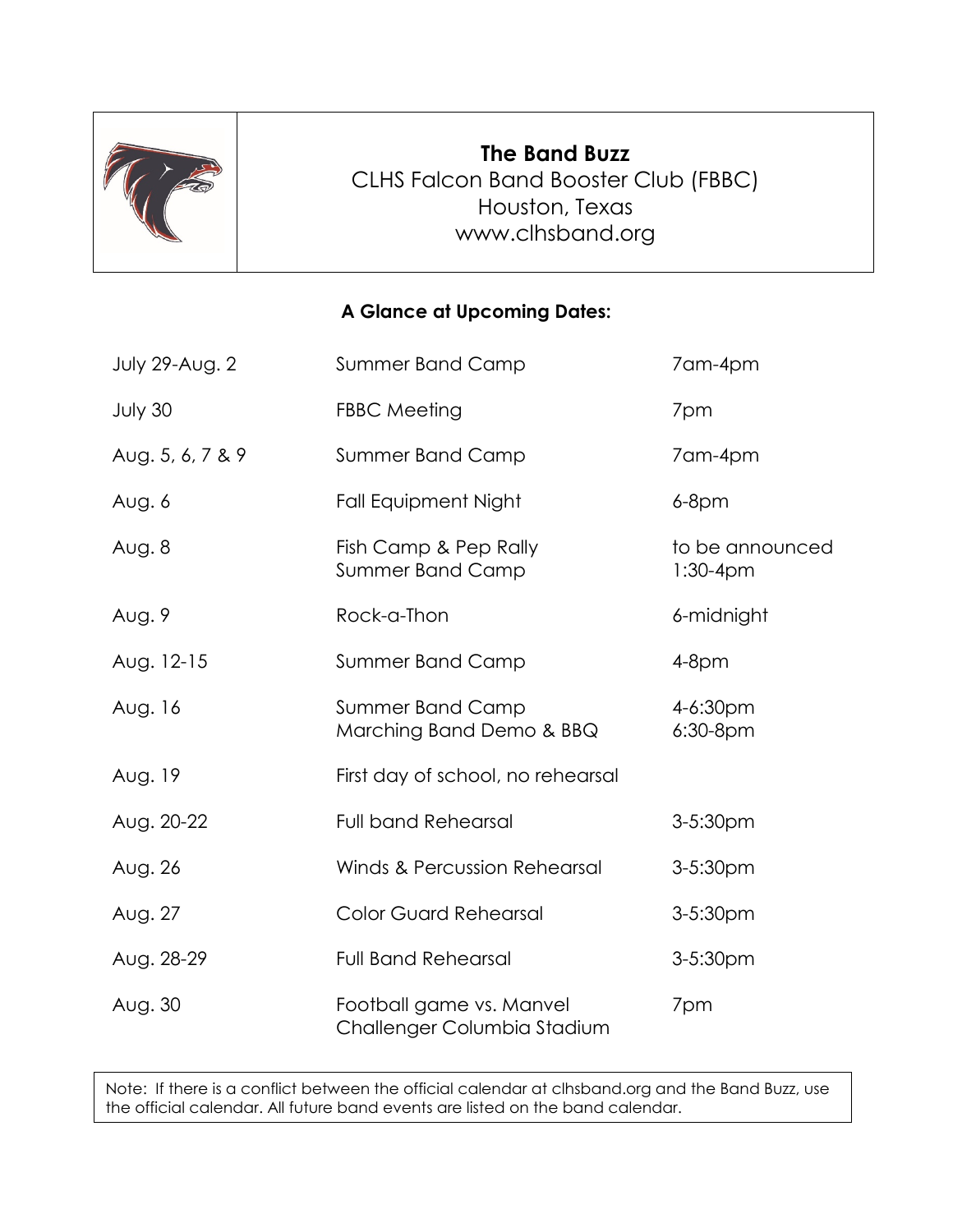# **SUMMER BAND STARTS TOMORROW**

Summer Marching Camp for the entire band program begins Monday, July 29! Camp officially begins at 7AM, but it's best to be inside the band hall and ready to go 10-15 minutes before. Mr. Pearce's July 25 email covers just about everything you could possibly need to know, but here are a few highlights:

## **Calendar:**

The 2019-2020 band calendar is online at www.charmsoffice.com/charms/login.asp, as well as www.clhsband.org/calendar.html. The best way to stay on top of band is to synch the calendar with your phone; instructions for doing so are below the calendar on the clhsband link above.

On charmsoffice, **clearlakehsband** is the school code, and your initial password is your child's school id number. It's a good idea to visit charmsoffice to verify that your email address is correct so that you receive information from the directors and the booster club. After your first time logging on, you will create a password. All forms needed during the year will be at clhsband.org and charmsoffice.com.

Please note that although this calendar reminder will be emailed each week, the website is the official calendar.

## **What to Bring & Wear:**

\* **Completed physical form** - see charmsoffice for form; only the district-supplied form will be accepted; make sure all signatures (both parent and student) are on the form before you turn it in; students without the physical form will not be able to participate.

- \* Instrument (school-owned instruments will be issued Monday morning)
- \* Music to Ghost Town and drill team tunes
- \* Half-gallon or larger water jug (students who purchased the red jugs will get them Monday)
- \* Appropriate shoes (athletic type shoes no mules, flip-flops, Crocs, or sandals)
- \* Sunscreen
- \* Insect repellent
- \* Hat or visor
- \* Sunglasses
- \* Lightweight shorts and short sleeves (no jeans/pants)
- \* Lunch or lunch money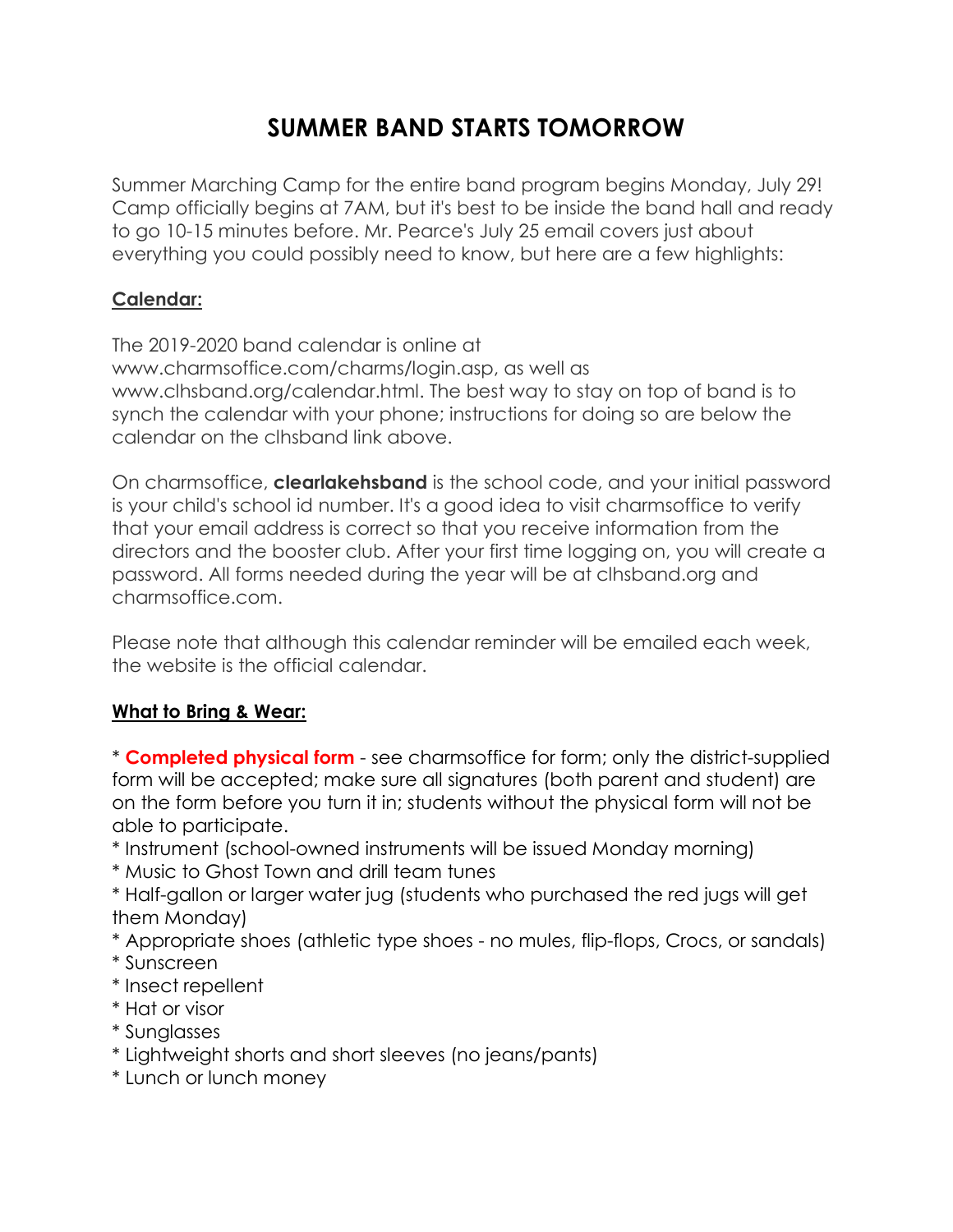#### **What to Eat & Drink**:

Drink plenty of water starting now! Eat a nutritious breakfast every day before band, and milk is not a good idea! Even if you don't like or normally eat breakfast, it's necessary to do so before marching band.

#### **Parking/Drop Off:**

Please do not drop students off or park anywhere on the yellow football field painted on the back parking lot (red lot). Students will need to park or be dropped off on the turf field side of the parking lot, NOT RIGHT IN FRONT OF THE BAND HALL DOOR.

### **Equipment Night**

ALL band members (INCLUDING OTHER ACTIVITY STUDENTS) and their parent(s) must attend band Equipment Night on **Tuesday, August 6**, in the CLHS Cafeteria. Most have already ordered and paid for the CLHS items (shoes, shirts, lyres, etc.) Many of the items you ordered back in early June will be available to pick up at Equipment Night, and you'll also be able to purchase Booster Club items as well. Forms will be available when you enter the building that evening. THESE FORMS WILL ALSO BE AVAILABLE ON THE BAND WEBSITE (www.clhsband.org). You will **not** be charged sales tax on August 6. Students who place late orders will be subject to higher prices, sales tax, and additional shipping charges.

Schedule for August 6 Band Equipment Night at CLHS Cafeteria (all members):

5:30 - 6:30 PM, Seniors/Juniors/Sophomores 6:30 - 7:00 PM, Freshmen A-L 7:00 - 7:30 PM, Freshmen M-Z

Below is a list of Booster items that you may purchase at Equipment Night. Checks need to be made payable to "FBBC" for the following items:

- \* Game drinks (required)
- \* Contest meals (required)
- \* Game meal orders
- \* Booster Club membership
- \* Falcon Band BBQ tickets
- \* Epicurean Night tickets
- \* Booster Spirit items
- \* Clear Lake Falcon yard signs
- \* Clear Lake Falcon hoodies